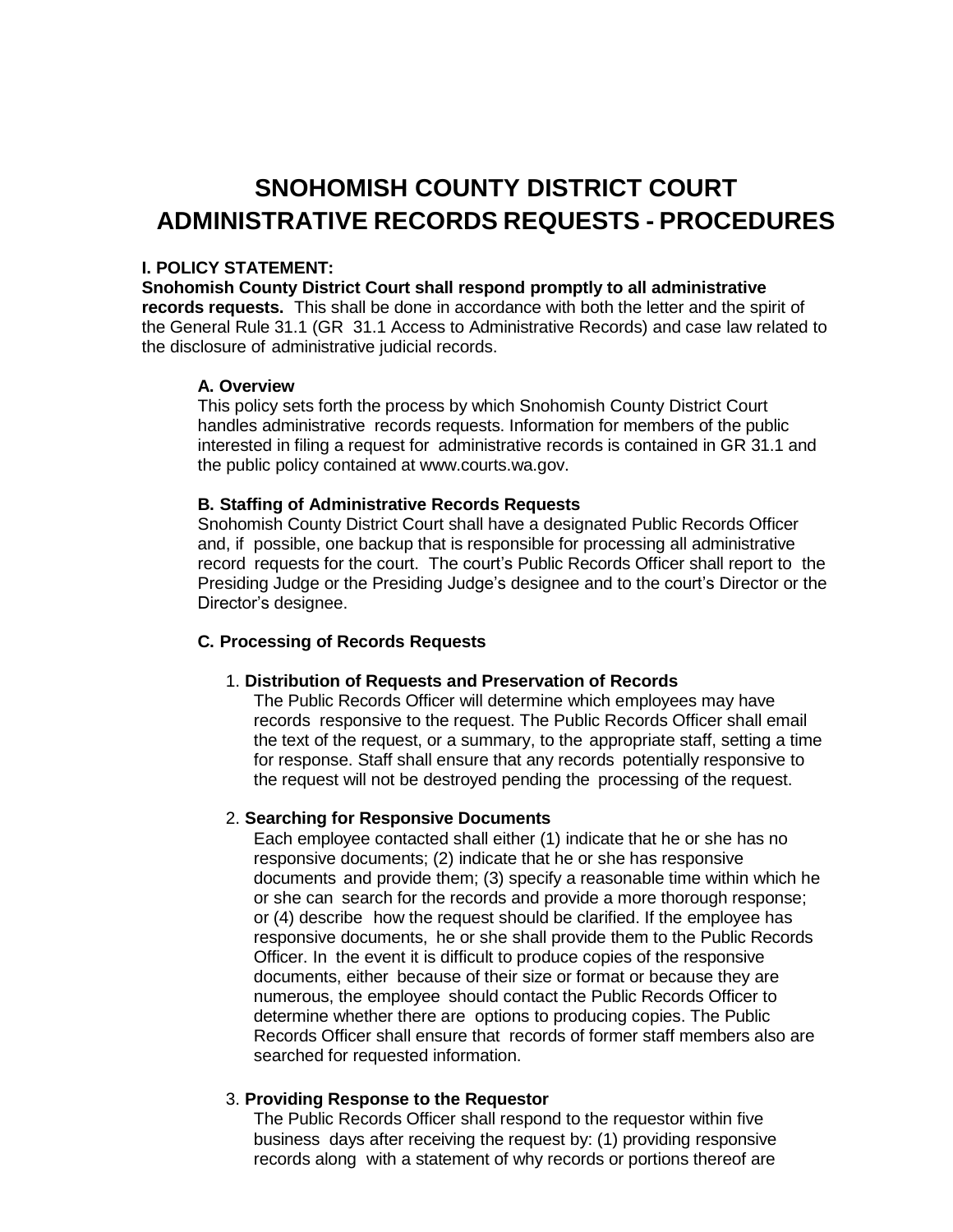exempt from disclosure. If documents are exempt (or may be exempt) from disclosure under GR 31.1, the Public Records Officer shall provide a summary of why the documents are or may be exempt, with specific reference to the provision of GR 31.1, state or federal law that is the basis for the exemption; (2) providing a date by which responsive records will be provided; or (3) requesting clarification of the request. The Public Records Officer will make every effort to work with the requestor to clarify the request and to provide responsive records. Upon request, the Public Records Officer will provide a copy of any public records responses to the organizational unit that participated in providing records, noting if a protective order precludes disclosure of any of the records.

## 4. **Protective Orders**

If any employee becomes aware of a court order that limits the disclosure of any administrative records, he or she should communicate the substance of such order, and provide a copy of the order to the Public Records Officer. Likewise, if the Public Records Officer is aware of any court order requiring the disclosure, nondisclosure, or preservation of any administrative records the Public Records Officer will notify the staff in possession of the requested information.

#### 5. **Requests Received by Division Employees**

On occasion a requestor may direct a request for administrative records to a specific employee. In the event that an employee receives an administrative records request, the employee shall indicate to the requestor that they are not the designated person to receive such requests. The employee shall direct requestors to submit their request to the designated Public Records Officer, provide the contact information for the Public Records Officer to the requester, and alert the Public Records Officer to expect an administrative records request.

## 6. **Electronic Records**

The Public Records Officer will work with the requestor to determine the appropriate format for providing responsive records. If records are requested with metadata intact, the Public Records Officer will work with the County's Department of Information Services to provide records in native format, to the extent possible. If the request is for records that can best be provided through customized access to electronic records, the Public Records Officer shall work with the necessary staff that has responsive records to determine the appropriate means of response.

## 7. **Tracking Administrative Records Requests**

The Public Records Officer shall track administrative records requests and their related communications with requestors by logging all requests, responses, exemptions, and other communication regarding the requests.